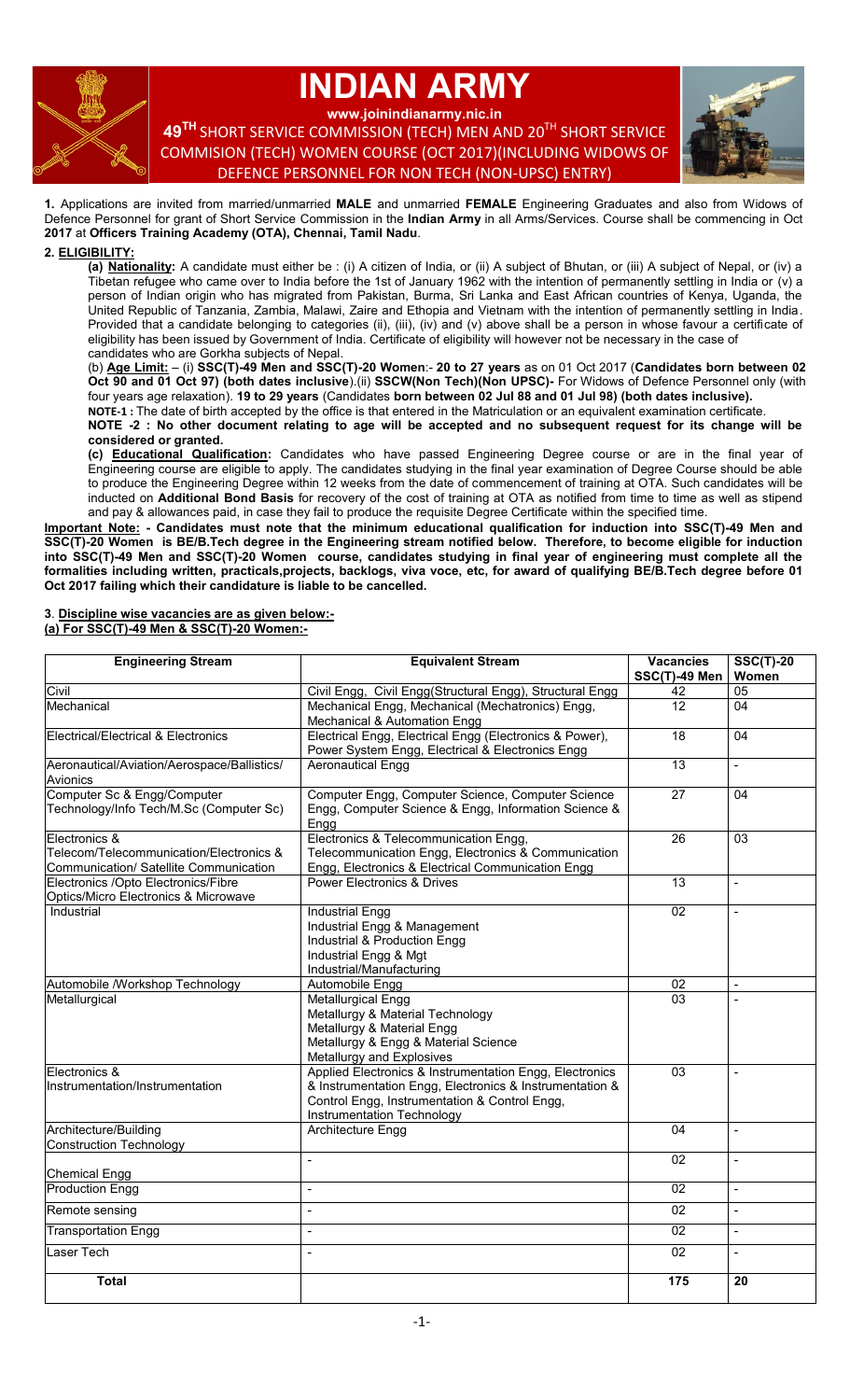| (b) For Widows of Defence Personnel only - Vac-01 |                                     |     |                          |  |  |  |
|---------------------------------------------------|-------------------------------------|-----|--------------------------|--|--|--|
| Entrv                                             | <b>Qualification</b>                | Vac | Remarks                  |  |  |  |
| <b>SSCW(Non Tech-20)</b>                          | <b>Graduation in any discipline</b> | 01  | <b>Non UPSC</b><br>Entry |  |  |  |

**NOTE 1: These vacancies are tentative and may be changed depending on availability of training slots.**

**NOTE 2: In case the engineering stream of the candidate is not listed above and candidates desire to claim equivalence, they may produce equivalence certificate of the concerned universities signed by Registrar/ Vice Chancellor/Dean/Controller of Examination of the university.**

**IMPORTANT NOTE 1:** A candidate is permitted to apply for one entry /discipline of the above courses. Change of Entry or qualification choice will not be entertained.

**IMPORTANT NOTE 2:** Widows of Defence Personnel who had died in harness, including those with children, will be eligible to apply for SSCW(Non Tech). They will be eligible **only** if they have not remarried. In case unfilled, the vacancy will revert to the category other than that of widows. The following documents are to be attached with the application duly verified/ issued by MP-5 & 6, IHQ, Army HQs,West Block-III, RK Puram, New Delhi-110066 both for Officers and for other ranks (i) Part II Order of Marriage. (ii) Part –II Order of demise of husband alongwith Death Certificate. (iii) Initial report of Battle casualty/Physical casualty. (iv) Detailed report of Battle casualty/Physical casualty (v) Battle/Physical casualty certificate (vi) Self declaration Certificate of not having remarried. The envelope containing the applications should be superscribed in Red ink indicating clearly the name of officer with rank. For example, "Widow of late - These candidates will apply **OFF LINE** directly to Rtg-A(WE) section, Integrated HQ of Ministry of Defence (Army), AG's

Branch, DG Recruiting / West Block-III, R K Puram, New Delhi- 110066, in the application format given in Rtg Dte website [www.joinindianarmy.nic.in](http://www.joinindianarmy.nic.in/) provided they possess the laid down educational qualification and other eligibility criteria. The last date of receipt of applications at Rtg Dte is 23 Feb 2017. Applications received after last date will **NOT** be entertained.

## **4. TYPE OF COMMISSION:**

**(a) Grant of Commission:** Selected candidates of SSC(T) Men & Women will be granted Short Service Commission on probation in the rank of Lt from the date of commencement of the course or the date of reporting at OTA, whichever is later and will be entitled to full pay and allowances admissible to Lt during training period. Short Service Commission on probation will be effective in normal course upto the date of completion of pre-commission training. Pay & allowances will be paid after successful completion of training.

**(b) CONFIRMATION OF SHORT SERVICE COMMISSION:** On successful completion of pre commission training at OTA, officers will be confirmed Short Service Commission (Technical) in the rank of Lt.

**(C) Ante Date Seniority :** One year ante date seniority from the date of commission will be granted on confirmation of Short Service Commission (Technical) in the rank of Lt.

### **5. TRAINING AND PROSPECTS:**

**(a)** Selected candidates will be detailed for training at Officers' Training Academy, Chennai according to their position in the final order of merit, engineering stream-wise upto the number of vacancies available at the time.

**(b) Duration of Training-** 49 weeks.

**(c)** Candidates will neither be allowed to marry during the period of training nor he/she be allowed to live with parents/Guardians. Candidate must not marry until they complete the full training at the Officers' Training Academy. A candidate if he/she marries while under training shall be **discharged** and will be liable to refund all expenditure incurred on him/her by the government. It is also applicable to widows of Defence Personnel. A candidate, who marries subsequent to the date of his/her application, though successful at the Service Selection Board interview or medical examination, will **not** be inducted for training.

**(d) Training at OTA is at Govt. expense. All candidates who successfully complete Pre-Commission training at Officers Training Academy, Chennai will be awarded "Post Graduate Diploma in Defence Management and Strategic Studies" by University of Madras.**

**(e)** Widows of Defence Personnel selected for SSC(NT) entry will be granted Short Service Commission in the rank of Lt but will **NOT** be entitled to any ante date seniority**.**

**(f)** The final allocation of Arms/Services will be made prior to passing out of Lady/Gentlemen Cadets from OTA and will be the sole discretion of Integrated HQ. Min of Defence (Army) keeping in view the existing policy. No representation is tenable on this account.

**(g) SUITABILITY TO RETAIN SHORT SERVICE COMMISSION:** If an officer is reported upon within a period of six months from the date of confirmation of Short Service Commission as unsuitable to retain his commission, his commission may be terminated at any time , whether before or after the above period.

**(h) LIABILITY OF SERVICE:** Officers may be granted Short Service Commission in any arms/services and will be liable for service in any part of the world on selected appointments as decided by Army Headquarters from time to time.

**(i) TENURE OF ENGAGEMENT:** Short Service Commission to Officers (Male and Female ) in the regular Army will be granted for 14 years i. e. for an initial period of 10 years extendable by a further period of 04 years. **Male officers** who are willing to continue to serve in the Army after the expiry of period of ten years in Short Service Commission may, if eligible and suitable in all respects, be considered for the grant of permanent commission in the 10th years of their Short Service Commission in accordance with the relevant rules. Those SSC officers who are not selected for grant of PC but are otherwise considered fit and suitable, will be given option to continue as SSCOs for a total period of 14 years (including the initial tenure of 10 years) on expiry of which they will be released from the Army. SSC(Tech) Women Officers are not eligible for permanent commission. However, they can opt for extension of up to 14 years of service.

**(j) COST OF TRAINING:** The entire cost of training is at Government expense. In case the GC is withdrawn from training academy due to reasons other than Medical ground or the reasons not beyond his control, he will be liable to refund cost of training @ Rs. 8785/ -per week (or as applicable at the time) for the period of his stay at Officers' Training Academy.

**(k) ARMY GROUP INSURANCE FUND:** The Gentlemen /Lady Cadets of OTA in receipt of stipend are insured for Rs. 75 lac wef 01 Oct 2016. Those who get medically boarded out of Academy on account of disability, the disability cover provided for 100 per cent disability will be Rs. 25 lac which is proportionately reduced upto Rs 5 lac for 20 per cent disability. However, for less than 20 per cent disability, only an Ex-Gratia Grant of Rs. 50,000/- will be paid. Disability due to alcoholism, drug addiction and due to the diseases of pre enrolment origin will not qualify for disability benefit and Ex-Gratia Grant. In addition, Gentleman cadets withdrawn on disciplinary grounds, expelled as an undesirable or voluntarily leaving the Academy will also not be eligible for disability benefit and Ex-Gratia. Subscription at the rate of Rs 5,000/- will have to be paid in advance on monthly basis by the Gentleman/Lady Cadets in receipt of stipend and will become members of the main Army Group Insurance Scheme as applicable to Regular Army Officers.

**6. PAY AND ALLOWANCES:** The candidates will be given a stipend of Rs. 21,000/- p.m. (Rs 15,600/- as pay in Pay Band plus Grade Pay of Rs. 5,400/-). The stipend will be converted to pay for all purposes on successful completion of training and the allowances admissible will be paid. On completion of training they will be commissioned in the rank of Lt and entitled to pay as admissible to the rank. The promotion from Lieutenant to Lieutenant Colonel is on time scale basis and thereafter on selection basis subject to fulfillment of requisite service conditions. Full pay & allces as admissible to regular offrs @ minimum basic pay of Lt will be paid to cadets undergoing training under SSC(Tech) w.e.f. either the date of commencement of the course or date of reporting at OTA, which-ever is later.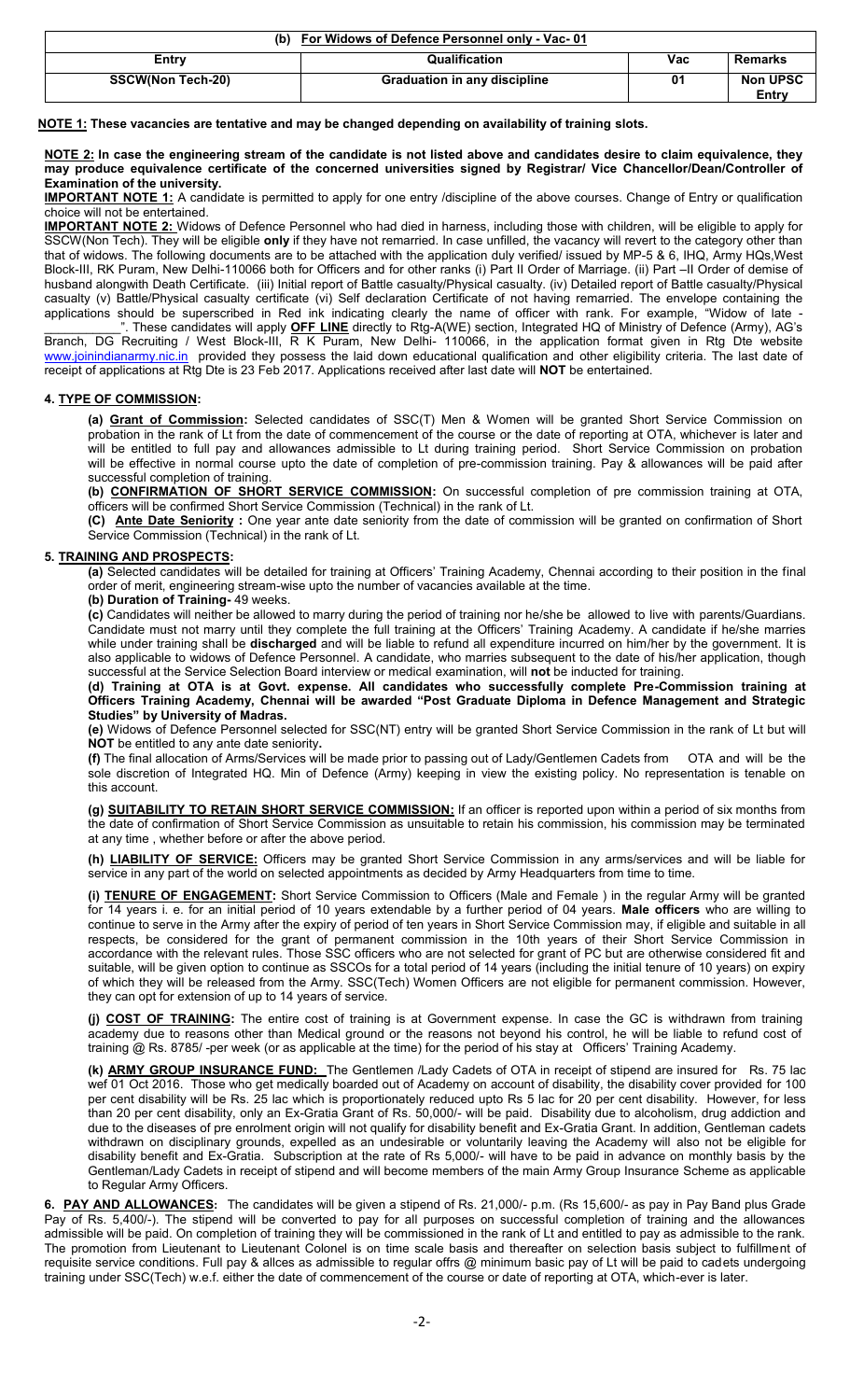### **(a) The Pay Scale and promotion criteria is as follows**:-

| <b>RANK</b>                                                                                      |                 | <b>PAY BANDS/SCLE</b>          | <b>GRADE PAY</b>          | <b>MSP</b> | <b>REMARKS</b>                            |
|--------------------------------------------------------------------------------------------------|-----------------|--------------------------------|---------------------------|------------|-------------------------------------------|
| <b>LIEUTENANT</b>                                                                                |                 | PB-3/15,600-39,100             | 5,400                     | 6,000      | On Commission                             |
| <b>CAPTAIN</b>                                                                                   |                 | PB-3/15.600-39.100             | 6,100                     | 6,000      | On completion of 2 Yrs                    |
| <b>MAJOR</b>                                                                                     |                 | PB-3/15,600-39,100             | 6,600                     | 6,000      | On completion of 6 Yrs                    |
| LT COLONEL                                                                                       |                 | PB-4/37.400-67.000             | 8,000                     | 6,000      | On completion of 13 Yrs                   |
| <b>COLONEL</b>                                                                                   |                 | PB-4/37.400-67.000             | 8.700                     | 6,000      |                                           |
| <b>BRIGADIER</b>                                                                                 |                 | PB-4/37.400-67.000             | 8,900                     | 6,000      |                                           |
| <b>MAJOR GENERAL</b>                                                                             |                 | PB-4/37.400-67.000             | 10,000                    | <b>NIL</b> |                                           |
| LT GENERAL/ HAG SCALE                                                                            |                 | 67,000 - (annual increment $@$ | <b>NIL</b>                | <b>NIL</b> | On selection basis subject to fulfillment |
|                                                                                                  | $3\%$ ) -79,000 |                                |                           |            | requisite service conditions              |
| HAG + Scale*                                                                                     |                 | 75,500-(annual increment @     | <b>NIL</b>                | <b>NIL</b> |                                           |
| *Admissible to 1/3 <sup>rd</sup> of total                                                        | 3%)-80,000      |                                |                           |            |                                           |
| strength of Lt Gens)                                                                             |                 |                                |                           |            |                                           |
| VCOAS/Army Cdr/Lt Gen                                                                            | 80,000 (fixed)  |                                | <b>NIL</b>                | <b>NIL</b> |                                           |
| (NFSG)                                                                                           |                 |                                |                           |            |                                           |
| COAS                                                                                             | 90,000 (fixed)  |                                | <b>NIL</b>                | <b>NIL</b> |                                           |
| Allowances as applicable - The rates of allowances applicable to officers are as under :-<br>(b) |                 |                                |                           |            |                                           |
| <b>Allowances</b>                                                                                |                 |                                | <b>To Whom Applicable</b> |            | Rates(Rs)                                 |

| Allowances                                     | TO WHOM Applicable                           | Rales(RS)                              |
|------------------------------------------------|----------------------------------------------|----------------------------------------|
| Hard Area Allowance                            | Officers Posted in Hard Area                 | 25% of Basic Pay                       |
| Climate<br>Altitude/Uncongenial<br>High        | Officers Posted in High Altitude/Uncongenial | $11200/-$                              |
| Siachen                                        | Climate Officers Posted in Siachen           | 14000/-PM                              |
| Highly active Field Area Allowance             | Officer Posted at Highly Active Field Area   | 6780/-PM                               |
| Field Area Allowance                           | Officer Posted at Field Area                 | 4200/-PM                               |
| Modified Field Area Allowance                  | Officer Posted at Modified Field Area        | 1600/-PM                               |
| <b>Flying Allowance</b>                        | Officer Posted as Army Aviators              | 9000/-PM                               |
| Parachute Allowance                            | Officer Posted in Active Parachute BNs/Regt  | 1200/-PM                               |
| Special Forces Allowance                       | Officers posted in Special Forces            | 9000/- PM                              |
| <b>Transport Allowance</b>                     | All Officers                                 | Rs. 3200/-+DA PM in A1/A cities and Rs |
|                                                |                                              | 1600/-+DA PM at other places           |
| House Rent Allowance                           | To Officers not provided Govt. Accommodation | 10-30% of Basic Pay (Pay Band + Grade  |
|                                                |                                              | Pay + MSP)                             |
| Kit Maint Allowance                            | All Officers                                 | 400/- PM                               |
| Uniform Allowance (Outfit Allowance)           | All Officers                                 | Initial 14000/- and 3000/- every Three |
|                                                |                                              | Years                                  |
| <b>Qualification Grant for Service Courses</b> | All Officers undergoing specified courses    | Rs. 6000/- to 20000/-                  |
| <b>Instructional Allowance</b>                 | All Officers Posted as Instructors           | 1800/-                                 |

**Note:-** In the case of allowances specific to Defence Forces, the rates of these allowances have been further enhanced by 50% as Dearness Allowances has gone up by 100%.

**(c) Cost to Company (CTC)**. The CTC for a Lieutenant would be approximately Rs. 70000/- per month. This includes Basic Pay, DA, Grade Pay, Military Service Pay, Tech Pay, House Rent Allowance and Transport Allowance. These rates are not statutory and are subject to change.<br>(d) Privileges.

In addition to the CTC mentioned above, Army provides free Medical Facilities for Self & dependents, Canteen facilities, Entitled Ration, Mess/Club/Sports Facilities, Furnished Govt. Accommodation, Car/Housing Loan at subsidized rate.

**(e) Leave Entitlements**. On Commission, officers are entitled to 60 days annual and 20 days casual leave every year (subject to service exigencies). They are also entitled for 40% rail concession to any place and free travel as per extant rules) for self and family. Leave during training period will be as per the Training Policy in force.

**(f) Sports & Adventure**. The Army provides facilities to pursue any sport of your liking. In addition, one can learn and participate in adventure sports, such as river rafting, mountaineering, hot air ballooning, hang gliding, Horse Riding etc.

**7. HOW TO APPLY: (a)** Applications will only be accepted online on website **"www.joinindianarmy.nic.in".** Click on '**Officers Entry Apply/Login**' and then click '**Registration**'. Fill the online registration form after reading the instructions carefully. After getting registered, click on '**Apply Online**'. A page 'Officers Selection – Eligibility' will open. Then click '**Apply**' shown against Technical Graduate Course. A page 'Application Form' will open. Read the instructions carefully and click '**Continue**' to fill details as required under various segments. Personal information, Communication details, Education details and details of previous SSB. '**Save & Continue'** each time before you go to the next segment. After filling details on the last segment, you will move to a page 'Summary of your information' wherein you can check and edit the entries already made. Then click on '**Submit now**' only after carefully ascertaining that the correct details have been filled in. After submitting, click on "**PDF**" and take two copies of the application form having Roll No and other details generated by the system.

**NOTE: Details once submitted will NOT be changed under any circumstances and NO representation in this regard shall be entertained.**

# **(b) Documents to be carried to the Selection Centre by the candidate:-**

One copy of the Print out of application duly signed and affixed with self attested photograph

(ii) Self attested copy of Matriculation or equivalent certificate issued by the Board concerned (CBSE/State Boards/ICSCE) in which date of birth is reflected for proof of date of birth (Admit card/Marksheet/Transfer/Leaving Certificate etc. are not acceptable for proof of date of birth).

(iii) Self attested copy of  $12<sup>th</sup>$  Class Certificate & Marksheet.

(iv) Self attested copy of Engineering Degree/Provisional Degree

(v) Self attested copy of Mark sheets of all Semesters. Revised mark sheets issued by a Board/ University after last date of receipt/application will not be accepted for this course. However, the same may be accepted for the subsequent course.

(vi) Certificate from the Principal/Head of the Institution stating that the candidate is in final year and all exams in respect of the candidate will be over by **01 Oct 2017** (for final year appearing candidates).

(vii) **Equivalence certificate of the concerned university to claim equivalence of Engineering degree.**

(viii**) All certificates in original**. Originals will be returned after verification at the Service Selection Board itself.

 **(c) Any candidate who does not carry these entire documents for the SSB interview, his candidature will be cancelled.**

 **(d) The second copy of the printout of online application is to be retained by the candidate for his reference**. **No need to send any hard copy to DG Recruiting.**

 **(e) Candidates must submit only one online application. Receipt of multiple applications from the same candidate will result in cancellation of candidature, and no representation will be entertained in this regard**.